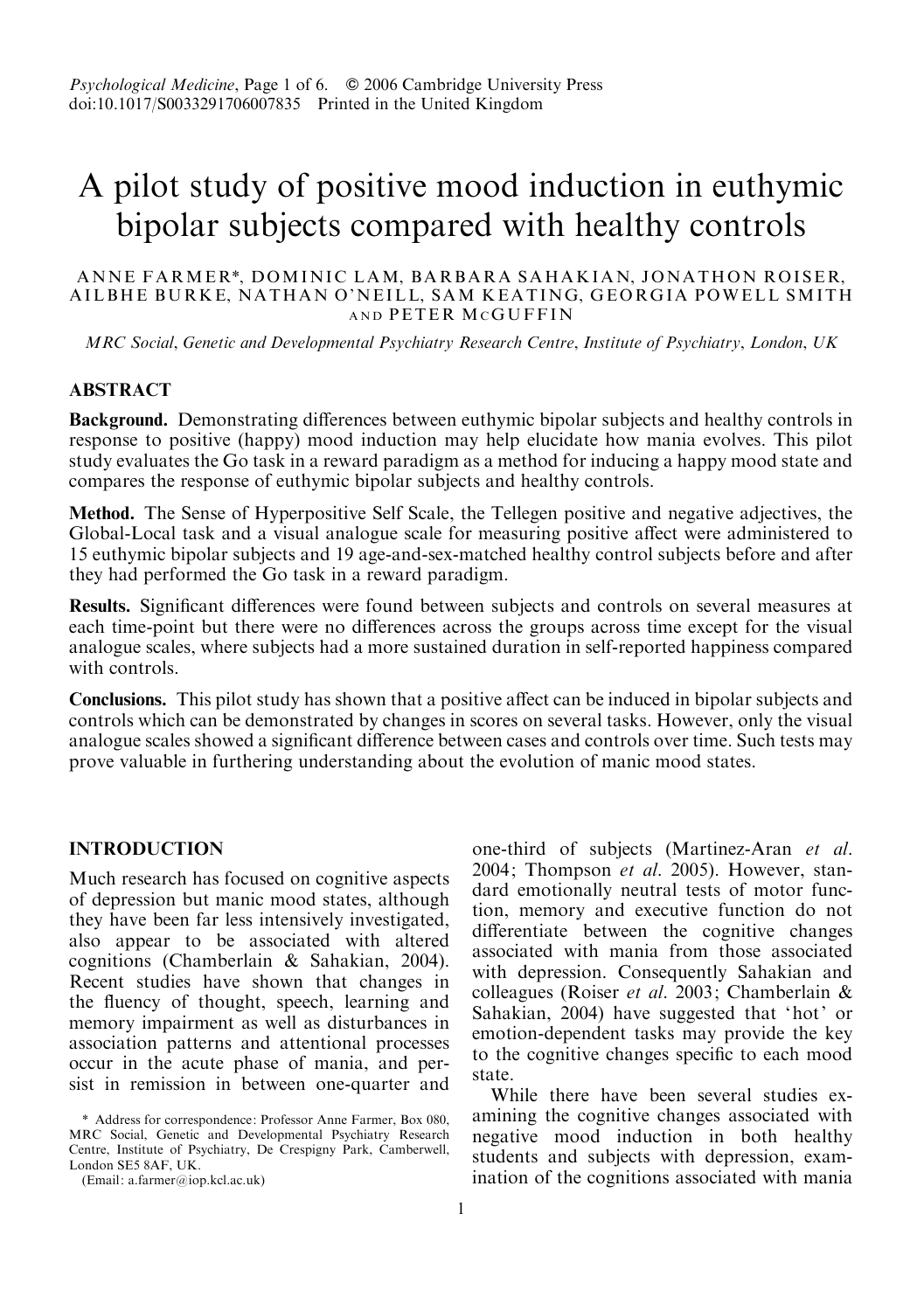in response to positive mood induction has been a relatively neglected area of research. One exception is a study by Wright and colleagues (Wright et al. 2005). The authors found that, after positive mood induction using video clips, bipolar patients scored significantly higher on a 24-item dysfunctional attitudes scale than remitted depressives and a normal control group. However, one of the problems with a video clips paradigm is that it can lead to cognitive priming. Hence a more cognitively neutral paradigm may be advantageous. The following pilot study was undertaken to examine whether it was possible to induce a positive mood using the Go task in a reward paradigm and whether once induced, significant differences in the cognitions of euthymic bipolar subjects compared

with healthy controls could be demonstrated.

## METHOD

Fifteen subjects who had participated in a genetic case-control study of bipolar disorder and who fulfilled operational criteria for DSM-IV bipolar 1 disorder volunteered to participate in a pilot mood induction study. All bipolar subjects had been previously interviewed using the Schedules for the Clinical Assessment of Neuropsychiatry (SCAN; Wing et al. 1990) for psychopathology occurring in their worst episode of mania and their worst episode of depression and the results entered into the CATEGO5 scoring program (Celik, 2003) to assign a lifetime-ever diagnosis.

The Past History Schedule (McGuffin et al. 1986) was administered by phone to establish whether 19 volunteer age- and sex-matched control subjects had ever suffered or were currently suffering from any mental disorder.

All participants gave written informed consent and were screened with the Beck Depression Inventory (BDI; Beck et al. 1961) and the Altman Mania Scale (AMS; Altman et al. 1997) by telephone one week prior to testing, as well as on the day of the mood induction procedure. (The short-form BDI was administered by phone and the long-form completed on the day of testing.)

On the day of testing, all participants also completed the National Attainment Reading Test (NART; Nelson, 1982) to provide a proxy measure of IQ. In addition, they also undertook

the following before and after completing the Go task (Johnson et al. 2005) in a reward paradigm:

- (1) The Sense of Hyper-Positive Self Scale (SHPSS; Lam et al.  $2005b$ ). Subjects are asked to describe, first how they are 'most of the time' and second how they 'would like to be' by responding to seven positive adjectives: confident, dynamic, etc., on a sixpoint scale from 'not at all' to 'extremely'.
- (2) Tellegen's Mood Adjective checklist (Watson et al. 1988). Subjects rate 10 adjectives of high positive affect and 10 of high negative affect a five-point scale rating from 'not true at all' to 'very true about me'.
- (3) The Global-Local processing task (Witkin *et al.* 1971; Shah & Frith, 1983). The ability to identify whether a small figure is embedded in a larger one.
- (4) Visual analogue scales on four occasions throughout the testing period (subjects placed a cross on a 10 cm line to indicate how happy or sad they felt.

The Go task was programmed using a serial response box with five lamps and five corresponding buttons. Subjects started each trial by pressing a centre button, after which a randomly selected lamp lit. The subject is then asked to press the button below that lamp as fast as possible. Subjects' reaction times were recorded in a computerized program. A practice trial, consisting of five button pressings was followed by two 2-minute button pressings without any monetary rewards (neutral condition). Subjects were then given feedback that their speed was 'very fast'. After these trials in neutral condition, subjects were encouraged to press as many buttons as they could in 2 minutes, and were paid 10 pence for each button pressed correctly. The program was set so that subjects were given feedback that they performed accurately 70% of the time.

## RESULTS

## Age, gender, BDI, Altman Mania Scale (AMS), NART and overall Go task scores for cases and controls

The mean age for 15 cases was 44. 4 years [standard deviation  $(s.D.) = 13.42$  years] and for 19 controls was  $35.42$  years (s.p. = 13.60 years).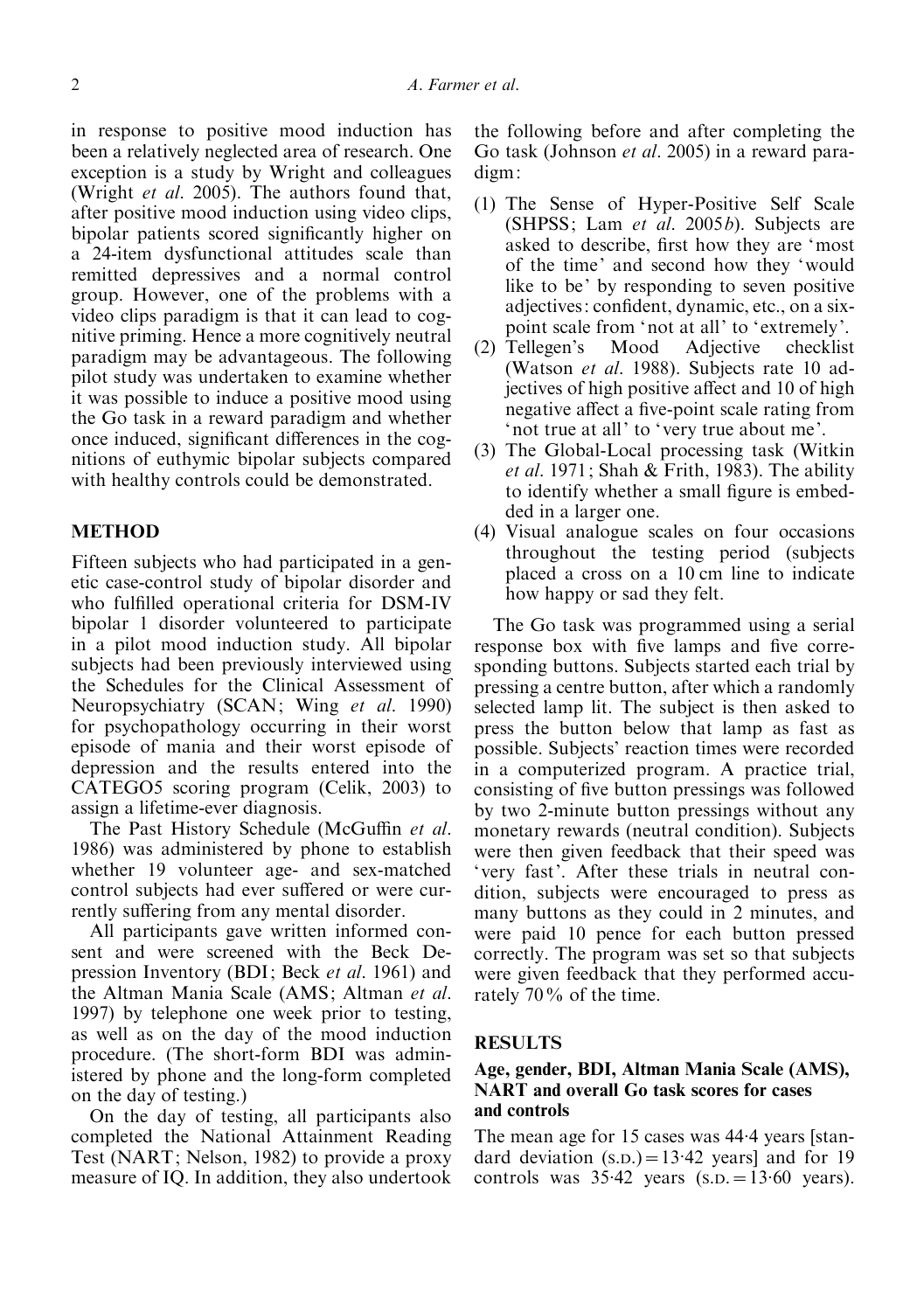| Test                                | Pre-mood induction |               | Between-<br>subject | Post-mood induction |              | Between-<br>subject |
|-------------------------------------|--------------------|---------------|---------------------|---------------------|--------------|---------------------|
|                                     | Cases              | Controls      | significance level  | Cases               | Controls     | significance level  |
| SHPSS overall score (s.p.)          | 58.21(10.50)       | 61.53(7.47)   | N.S.                | 57.00(9.28)         | 59.89(7.16)  | N.S.                |
| Tellegen positive adjectives (s.p.) | 31.14(7.33)        | 28.79(7.31)   | N.S.                | 32.07(6.24)         | 28.47(6.70)  | N.S.                |
| Tellegen negative adjectives (s.p.) | 13.29(2.76)        | 11.16(1.74)   | $p = 0.02$          | 11.87(2.00)         | 10.63(1.17)  | $p = 0.05$          |
| Global-Local time taken (s.p.)      | 208.99(111.40)     | 123.01(61.49) | $p = 0.01$          | 157.08(92.53)       | 84.27(47.25) | $p = 0.01$          |
| Global-Local number correct (s.p.)  | 5.40(2.20)         | 6.63(0.60)    | $p = 0.05$          | 6.07(1.28)          | 6.95(0.23)   | $p = 0.02$          |

Table 1. Mean scores, standard deviations and significance levels for cases and controls for measures taken pre- and post-mood induction

Sixty-seven per cent of cases and 84% of controls were female. The mean score on the short-form BDI undertaken 1 week prior to testing was  $2.60$  (s.p. =  $2.92$ ) for cases and  $1.00$ (S.D.=1. 77) for controls. Altman Mania Scale (AMS) scores were  $1.87$  (s.p.  $=1.77$ ) for cases and  $1.93$  (s.p. = 1.75) for controls. NART scores were  $39.80$  (s.p.  $= 5.88$ ) for cases and 39.95  $(s.D. = 5.78)$  for controls. There were no significant differences between cases and controls for age, sex, BDI (short form), AMS or NART.

However, there were significant differences between cases and controls for the long version of the BDI undertaken on the day of testing. Mean BDI for cases was  $5.00$  (s.p.  $= 5.98$ ) and for controls was  $1.37$  (s.p. =  $2.67$ ) [t test  $(t) = 2.23$ , degrees of freedom (df) 17.19,  $p =$ 0.04]. Repeated measure analysis of variance (ANOVA) showed significant differences between cases and controls for BDI score over time  $(F=8.87, p<0.01)$  but there was no significant group by time interaction ( $F = 3.19$ ,  $p =$ N.S.).

For the Go task, cases made significantly fewer responses compared with controls. Mean number of responses for cases was 399.29  $(s.D. = 61.48)$  and for controls was  $460.00$  $(s.p. = 42.98)$   $(t = -3.12, df = 22.59, p < 0.01).$ However when age was added to the analysis as a covariate, the significant group difference disappeared (group:  $F=2.11$ ,  $p =$ N.S.; age:  $F=17.53, p < 0.01$ ).

Cases were also significantly slower than controls for both the non-reward as well as the rewarded 2 minutes. Average response time, in milliseconds, at the non-rewarded 2 minutes for cases was  $630.60$  (s.p.  $= 113.00$ ) and for controls was  $542.13$  (s.p.  $= 61.74$ ) ( $t = 2.62$ , df  $= 19.23$ ,  $p=0.02$ ). For the rewarded 2 minutes average response time, in milliseconds, for cases was  $627.30$   $(s.D. = 111.36)$  and for controls was

552.07 (s.p. = 59.97)  $(t=2.27, df=19.07, p=$ 0.04). However, these significant group differences again disappeared when age was added as a co-variate (non-reward 2 minutes: group:  $F=1.15$ ,  $p =$ N.S.; age:  $F=13.42$ ,  $p < 0.05$ ; reward 2 minutes: group:  $F=0.36$ ,  $p =$ N.s.; age:  $F=15.86, p<0.01$ ). There were no significant differences between cases and controls for percentage correct, percentage wrong or percentage timed out.

## SHPSS, Tellegen adjectives and Global-Local task in cases and controls pre- and post-mood induction

The mean scores on these measures pre- and post-mood induction (MI) are shown in Table 1.

For the SHPSS, Table 1 shows that there was no significant difference in overall scores between cases and controls for either pre- or post-MI. Also repeated measures ANOVA with age as a co-variate indicates that there was no effect of MI on scores for both cases or controls  $(F=1.13, p=N.S.)$  and no MI by group  $(F=0.18; p=$  N.s.) or MI by age interaction  $(F=0.13, p = N.S.).$ 

Table 1 shows that cases endorsed significantly more Tellegen negative adjectives as being true about themselves than controls both pre-  $(t=2.54, df=20.48, p=0.02)$  and post- $(t=2.13, df=21.35, p=0.05)$  mood induction, although there were no significant differences between cases and controls for positive adjectives. For negative adjectives there is an MI effect of lowering scores  $(F=9.81, p<0.01)$  in both cases and controls but there is no significant MI by group  $(F=1.26, p=n.s.)$  or MI by age interaction  $(F=0.16; p = N.S.).$ 

On the Global-Local task, Table 1 shows that there were significant differences between cases and controls on both testing occasions for both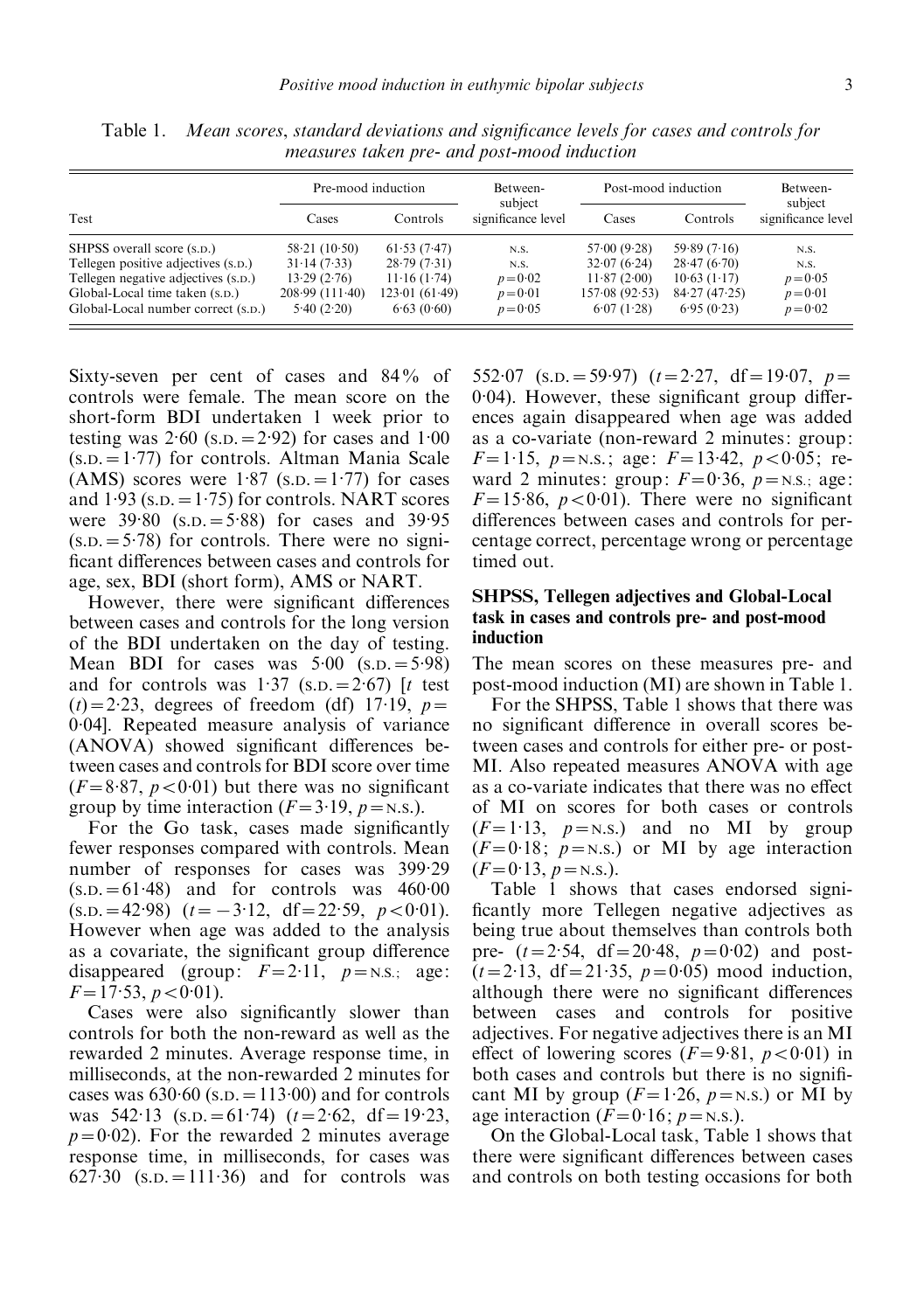Table 2. Mean scores on four visual analogue (VA) scales for cases and controls

|          | VA1 <sup>a</sup> | VA <sub>2</sub> | VA3     | VA4     |  |
|----------|------------------|-----------------|---------|---------|--|
| Cases    | $50-75$          | 58.67           | 58.53   | 60.00   |  |
| (S.D.)   | (12.84)          | (15.75)         | (14.62) | (18.77) |  |
| Controls | 57.68            | 63.56           | 64.16   | 56.74   |  |
| (S.D.)   | (13.60)          | (15.57)         | (14.82) | (13.00) |  |

<sup>a</sup> Go task in reward condition occurred following this rating.

average time taken (pre-MI:  $t = 2.67$ , df = 20.90,  $p=0.01$ ; post-MI:  $t=2.78$ , df = 19.71,  $p=0.01$ ) and average number correct (pre-MI:  $t = -2.11$ , df = 15.64,  $p = 0.05$ ; post-MI:  $t = -2.63$ ,  $df = 14.71$ ,  $p = 0.02$ ). Both cases and controls improved their speed at the task following MI  $(F=4.36, p=0.05)$  and there was also a significant effect of age on speed over time  $(F=15.00)$ ,  $p < 0.01$ ) but there were no significant group by MI ( $F=0.00, p = \text{N.S.}$ ) or age by MI ( $F=3.48$ ,  $p = N.S.$ ) interactions. Both cases and controls improved on the number correct but this was not significant ( $F = 3.72$ ,  $p = 0.06$ ), although the effect due to age was  $(F=6.52, p=0.02)$ . There were no interactional effects for group by MI  $(F=0.35, p=N.s.)$  or for MI by age  $(F=1.73,$  $p = N.S.$ ).

## Visual analogue scales pre- and post-mood induction

The mean scores on the visual analogue (VA) scales 1 through 4 for cases and controls are shown in Table 2. The Go task in the reward paradigm came between VA ratings 1 and 2. The table shows that cases rated themselves as somewhat less happy than controls before MI although this was not statistically significant. Mean scores for both cases and controls increased following MI, indicating that all subjects were happier. However, again there were no statistically significantly score differences between cases and controls. After completion of the second Global-Local task (VA4), the mean VA scores for controls had returned to just below that of the start of testing while mean scores for cases remained elevated. This was reflected in the repeated measures ANOVA that showed that both cases and controls became happier following MI ( $F=4.01$ ,  $p=0.05$ ) and that there was a significant MI by group interaction  $(F=4.51, p=0.04).$ 

#### DISCUSSION

The SHPSS showed no differences in the scores of cases and controls at either time of testing although repeated measures ANOVA has shown that scores for all subjects became more positive following MI. However cases and controls did not differ in the magnitude of positive self-regard following MI.

In contrast, the Tellegen negative adjectives, and the Global-Local task show significant differences between cases and controls, at both times of testing. Such case-control differences have been shown in other studies of euthymic bipolar subjects (Thompson et al. 2005). In addition, in the Global-Local task, repeated measures ANOVA showed that all subjects had an enhanced ability to perform this task both correctly and speedily following MI, which could have been due to a practice effect rather than the impact of mood elevation. However, although both the Tellegen and Global-Local tasks showed greater improvement in scores in cases compared with controls following MI (the effect predicted by our hypothesis), these failed to achieve statistical significance, which may have been due to the small sample size of the pilot study.

The VA scales provide a simple self-rating of 'happiness' which has shown a difference in response to positive MI between cases and controls. Table 2 shows that although cases were unhappier at the start of the testing procedure compared with controls, their scores rose following MI and remained elevated while controls show a rise in happiness ratings which declined again back to (below) preinduction levels by the end of the testing procedure. This finding of a prolonged happy mood response after positive MI is consistent with Goplerud  $&$  Depue's (1985) finding that cyclothymic participants had a more prolonged duration of recovery of mood, behaviour and cognitions than normal controls after a naturalistic stressful event. Although we have not shown any statistically significant differences between cases and controls for individual visual analogue ratings, repeated measures ANOVA showed that the change over time in ratings was significant.

The MI paradigm employed in this study has demonstrated not only that both cases and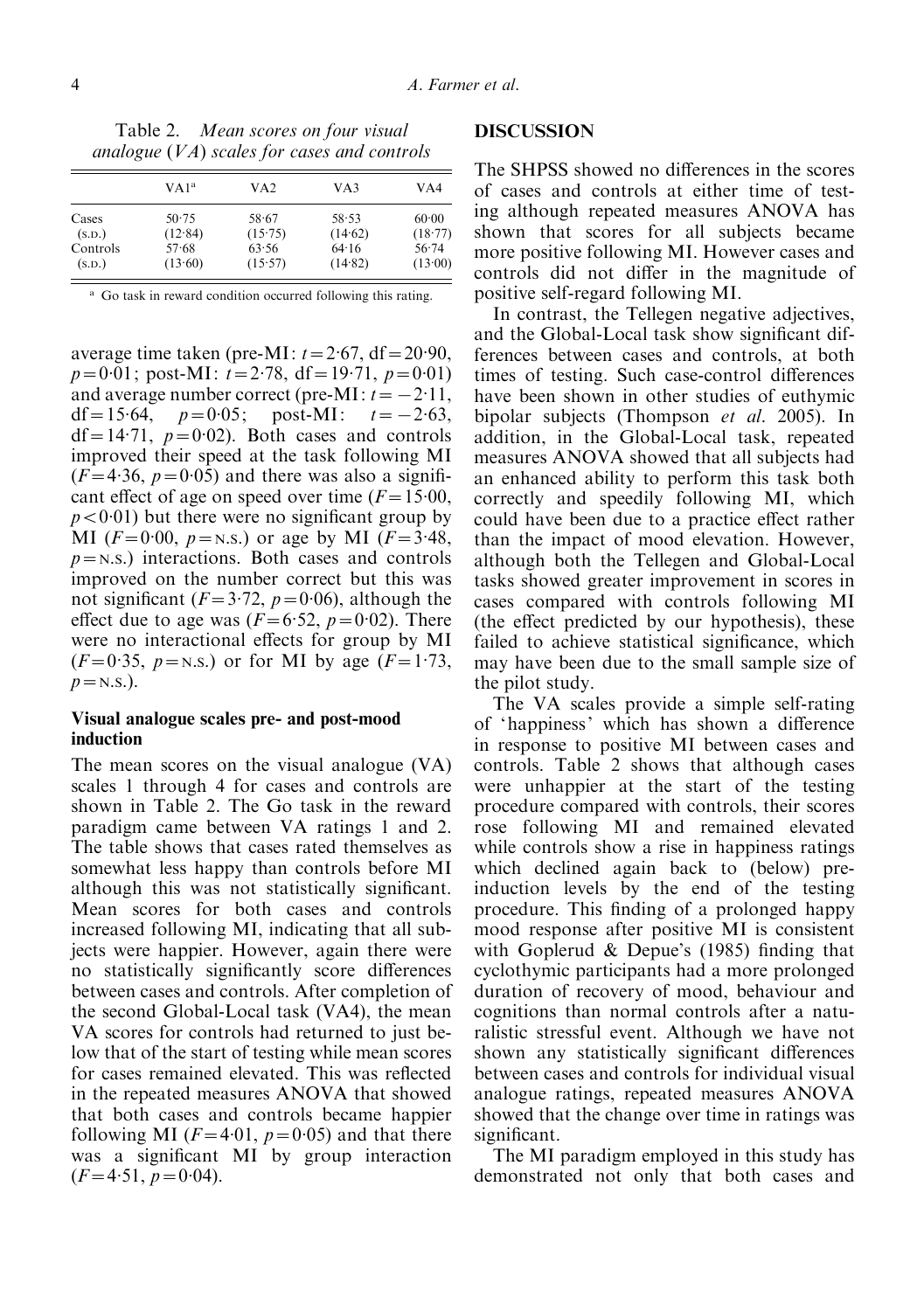controls respond to positive MI but also that the response shown by euthymic bipolar subjects is different to that of controls in being more sustained. Thus our findings support Depue's Behavioural Activation theory (BAS) theory of bipolar disorder (Depue et al. 1981). An alternative explanation is that the euthymic bipolar subjects started from a lower baseline and consequently had more scope for mood elevation. Indeed, VA1 shows that bipolar subjects do have lower scores than the controls although these do not differ significantly. However, what is particularly notable about the VA scores over time is that mood elevation persists in bipolar subjects so that by VA4 bipolar subjects scores are remaining high while scores for controls have come down to pre-MI levels. Thus we suggest that it is the sustained elevated mood following positive MI that distinguishes bipolar subjects from controls rather than the level of their self-reported mood prior to MI.

However, our results need to be considered in light of some limitations to the study design. First, we have not included a psychiatric control group, for example subjects with remitted unipolar depression, which would have allowed the identification of vulnerability factors that are unique to bipolar disorder. Secondly, in order to distinguish between the effects of mood change and a practice effect, a negative MI paradigm could have been added to the positive MI, counterbalancing the order of presentation. Thirdly, we have not included a control condition for unrewarded activity. Hence we cannot say for certain that the mood improvement was entirely due to the rewarding properties of the Go task.

Despite these caveats and the small size of a pilot study, we suggest that our results show that following positive MI, significant differences can be found between the response of euthymic bipolar subjects and healthy controls. A detailed analysis of the changes in mood, behaviour and cognition that occur in an elevated mood state will improve our understanding of how mania unfolds. Not only will this have important implications for the development of psychological treatments for bipolar disorder (Lam et al. 2005a) but also the MI paradigm used in this pilot study is relatively simple and could be readily employed for examining the brain function in mania using neuroimaging techniques.

## **CONCLUSIONS**

The results of this study have shown that a positive or 'happy' mood can be induced in both control and euthymic bipolar subjects using the Go Task in a reward paradigm which can be demonstrated by increases in 'happiness' ratings on scales such as the SHPSS, Tellegen adjectives, the Global-Local task and serial visual analogue ratings. However, only the visual analogue ratings showed significant differences between cases and controls following MI, with cases having a sustained elevation of mood while in controls mood returns to normal.

## DECLARATION OF INTEREST

The subjects who agreed to participate in this pilot study had already participated in a casecontrol genetic study funded by Glaxo Smith Kline Research and Development. Anne Farmer and Peter McGuffin have received consultancy fees and honoraria for presentations, chairing, and participating in expert panels, plus travel and subsistence costs from Glaxo Smith Kline, Eli Lilly, Bristol Myers Squibb and Lundbeck.

#### **REFERENCES**

- Altman, E. G., Hedeker, D., Peterson, J. L. & Davis, J. M. (1997). The Altman Self-Rating Mania Scale. Biological Psychiatry 42, 948–955.
- Beck, A. T., Ward, C. H., Mendelson, M., Mock, J. & Erbaugh, J. (1961). An inventory for measuring depression. Archives of General Psychiatry 4, 561–571.
- Celik, C. (2003). Computer assisted personal interviewing application for the Schedules for Clinical Assessment in Neuropsychiatry, Version 2.1, and diagnostic algorithms for WHO ICD-10 Chapter V DCR and for statistical manual IV. Release 1. Ed. 1.0.3.5. Win 9x NT. World Health Organisation: Geneva.
- Chamberlain, S. R. & Sahakian, B. J. (2004). Cognition in mania and depression: psychological models and implications. Current Psychiatry Reports 6, 451–458.
- Depue, R. A., Slater, J. F., Wolfstetter-Kausch, H., Klein, D., Goplerud, E. & Farr, D. (1981). A behavioral paradigm for identifying persons at risk for bipolar depressive disorder: a conceptual framework and five validation studies. Journal of Abnormal Psychology 90, 381–437.
- Goplerud, E. & Depue, R. A. (1985). Behavioural response to naturally occurring stress in cyclothymia and dysthymia. Journal of Abnormal Psychology 94, 128–139.
- Johnson, S. L., Ruggero, C. J. & Carver, C. S. (2005). Cognitive, behavioral, and affective responses to reward: links with